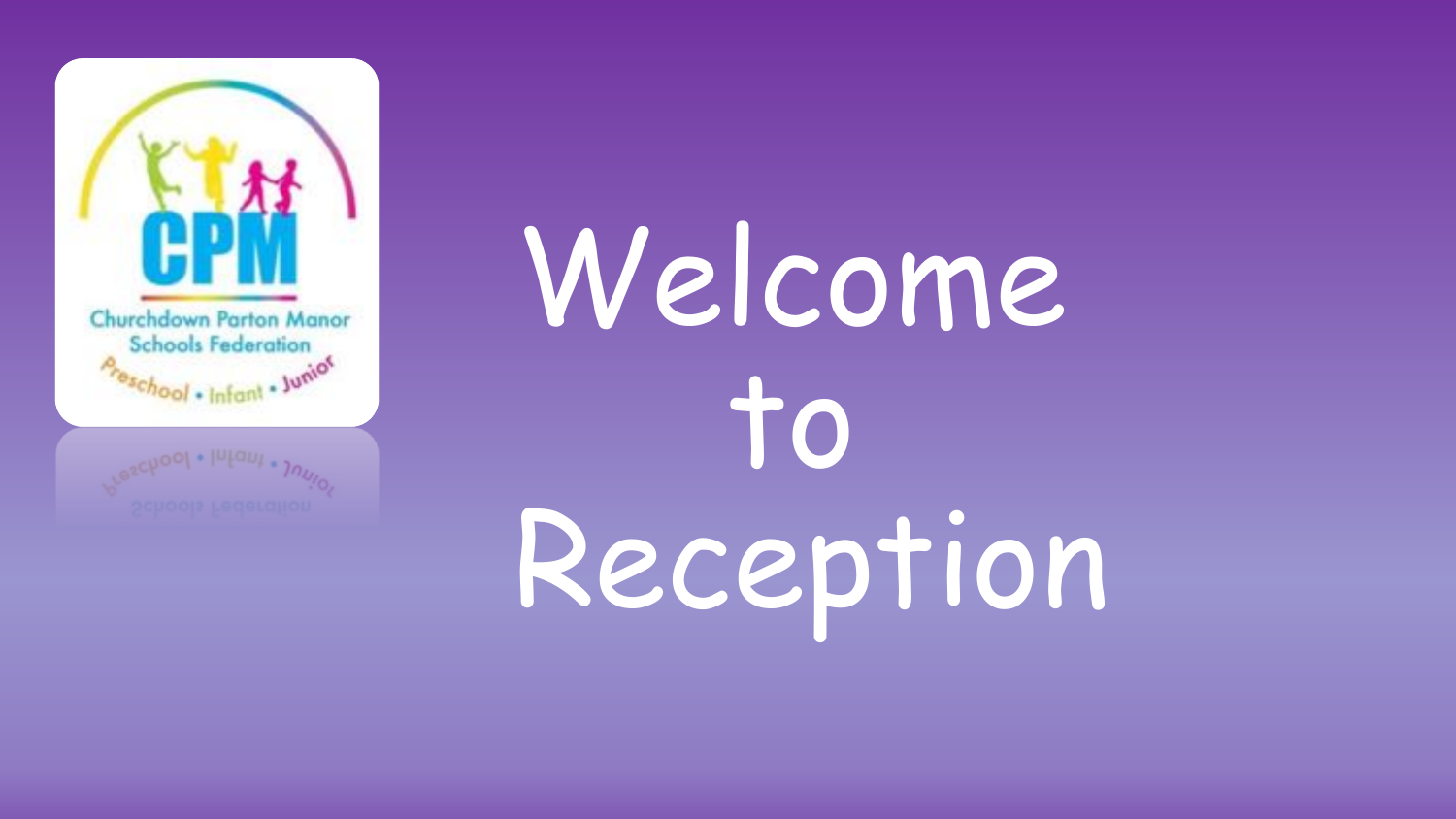

#### Staff

• Green Class • Ms Parfitt, Mrs Maj • Miss Hadley

• Red Class • Mrs Blackmon, Mrs Collier • Miss Davies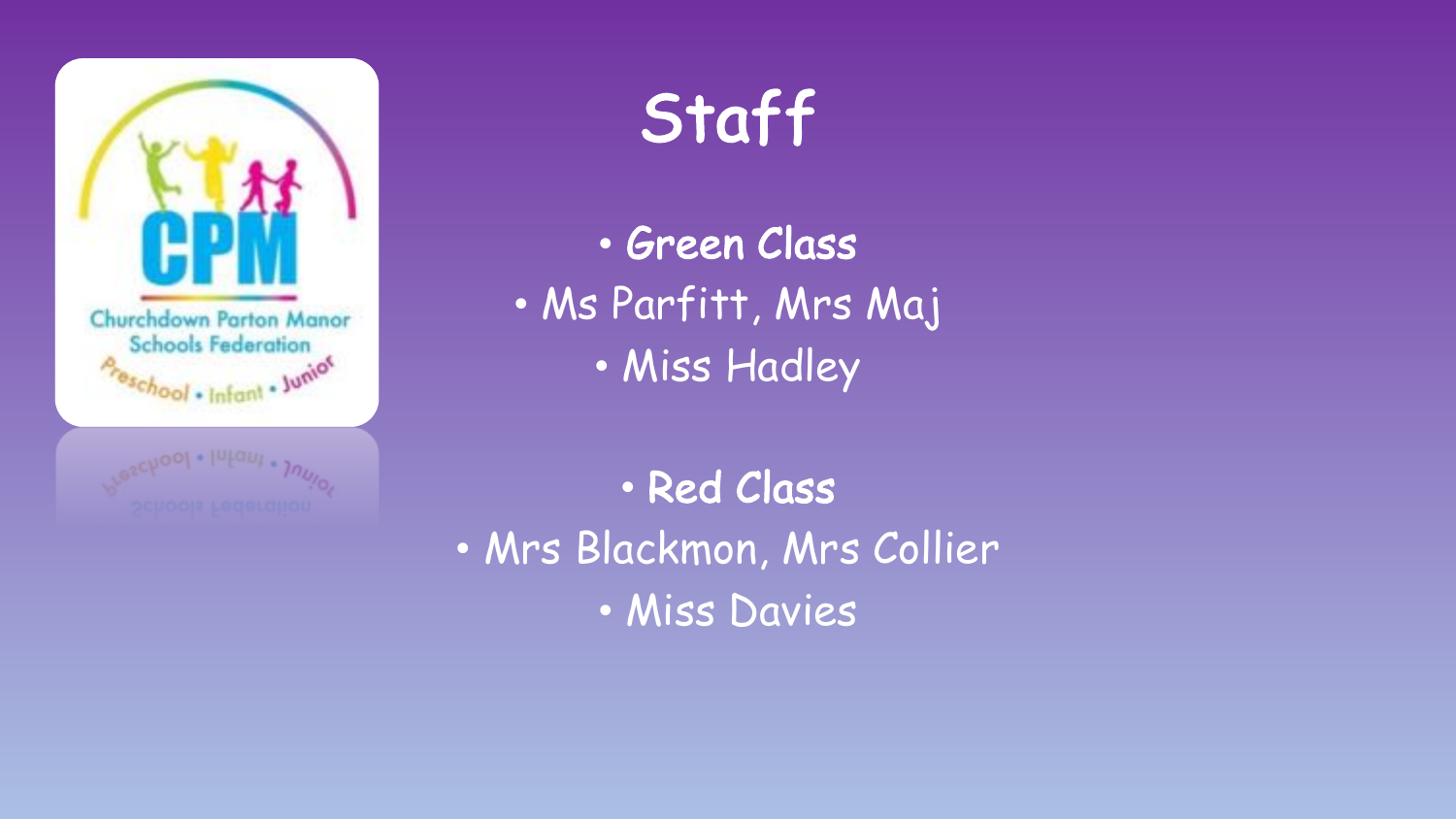

#### **Communication**

School newsletters are sent via Class Dojo and can be accessed on the school website.

We use Class Dojo to share what we are learning in class and to send any messages. You can also send us messages if you are unable to catch us in the morning or after school.

Please update your contact details with the school office if they change during the course of the year.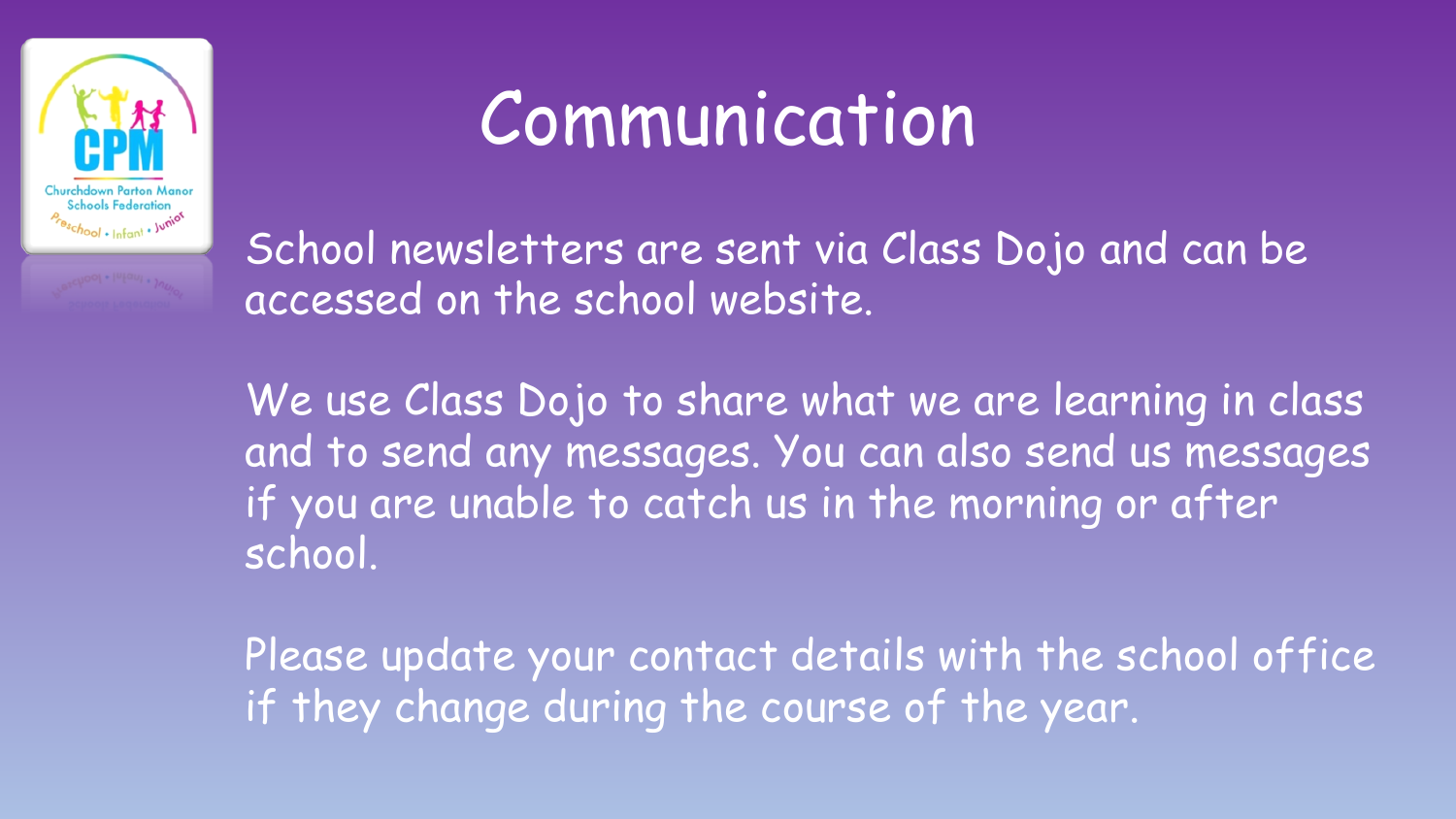

#### Learning in Reception

We aim to make the transition into school as smooth as possible with much of the learning taking place in a play based learning environment.

We use Continuous Provision to support our teaching and learning. This allows children to learn independently and re-enforces many of the Characteristics of Learning that are valued in Early Years. We plan our Continuous Provision around the children's own interests as well as planning resources and activities that re-enforce skills already taught and those we want them to improve.









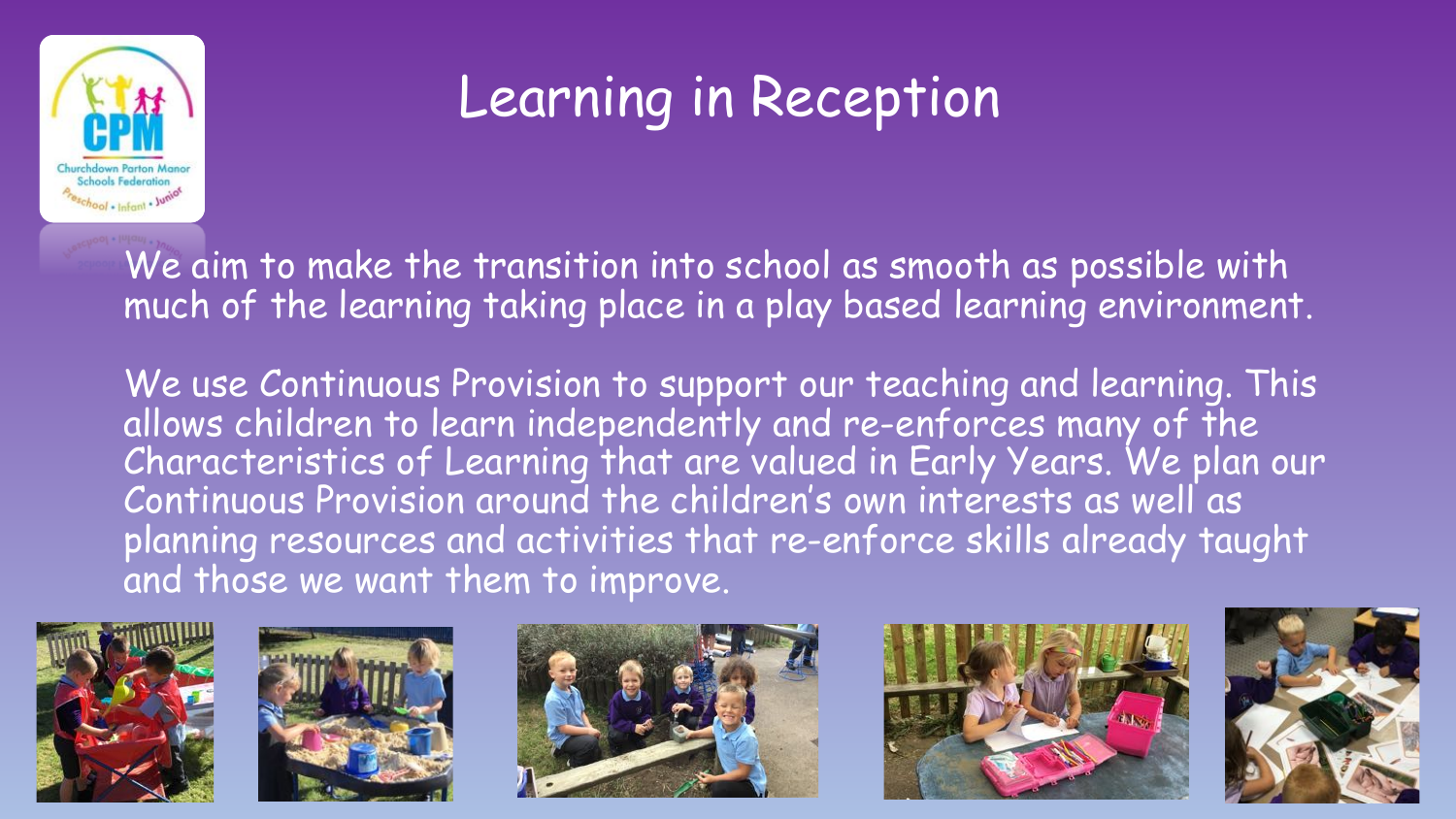





We teach children to read and write through developing their phonic knowledge and skills.

twin

We follow the Letters and Sounds Programme which is split into 6 phases. In Reception we focus on phases 1-4, giving children the confidence to identify sounds, blend sounds together to read words and segment sounds in words to spell. We also teach 'Tricky' words which cannot be sounded out.

In Reception we teach these letters and sounds through 'Jolly Phonics', using songs, stories and actions making each sound more memorable. We also use 'Phonics Play' and 'Twinkl' to support their understanding.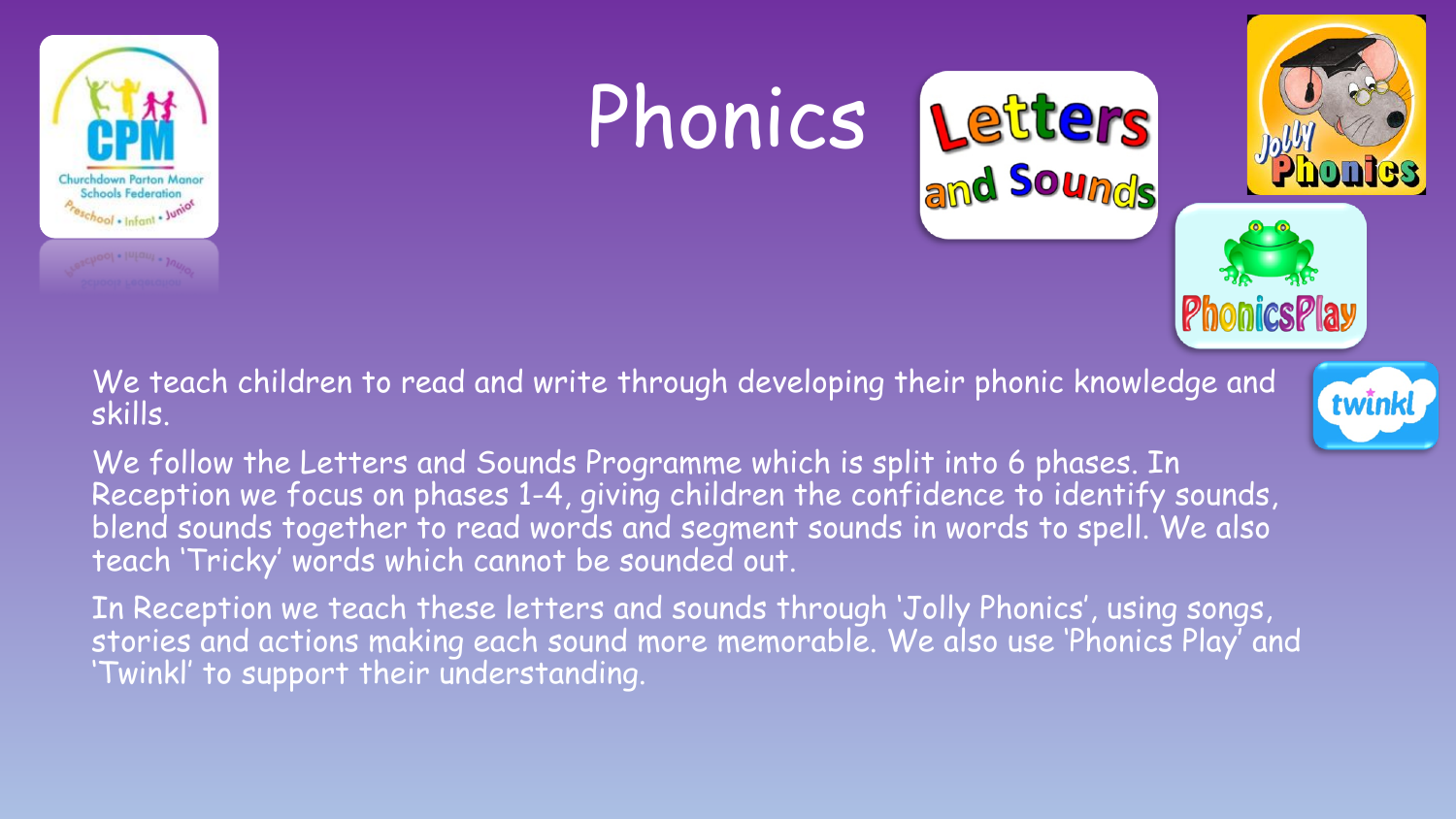

## Maths



- We teach using the Maths Mastery approach.
- The aim is to equip all children with a deep, secure and adaptable understanding of mathematical concepts.
- We will begin with small numbers investigating all sorts of possibilities with them, also developing our reasoning skills. Please do not worry that we are not using higher numbers, even though your children may know them and count to them, we will be developing a deeper understanding of number through the use of small quantities.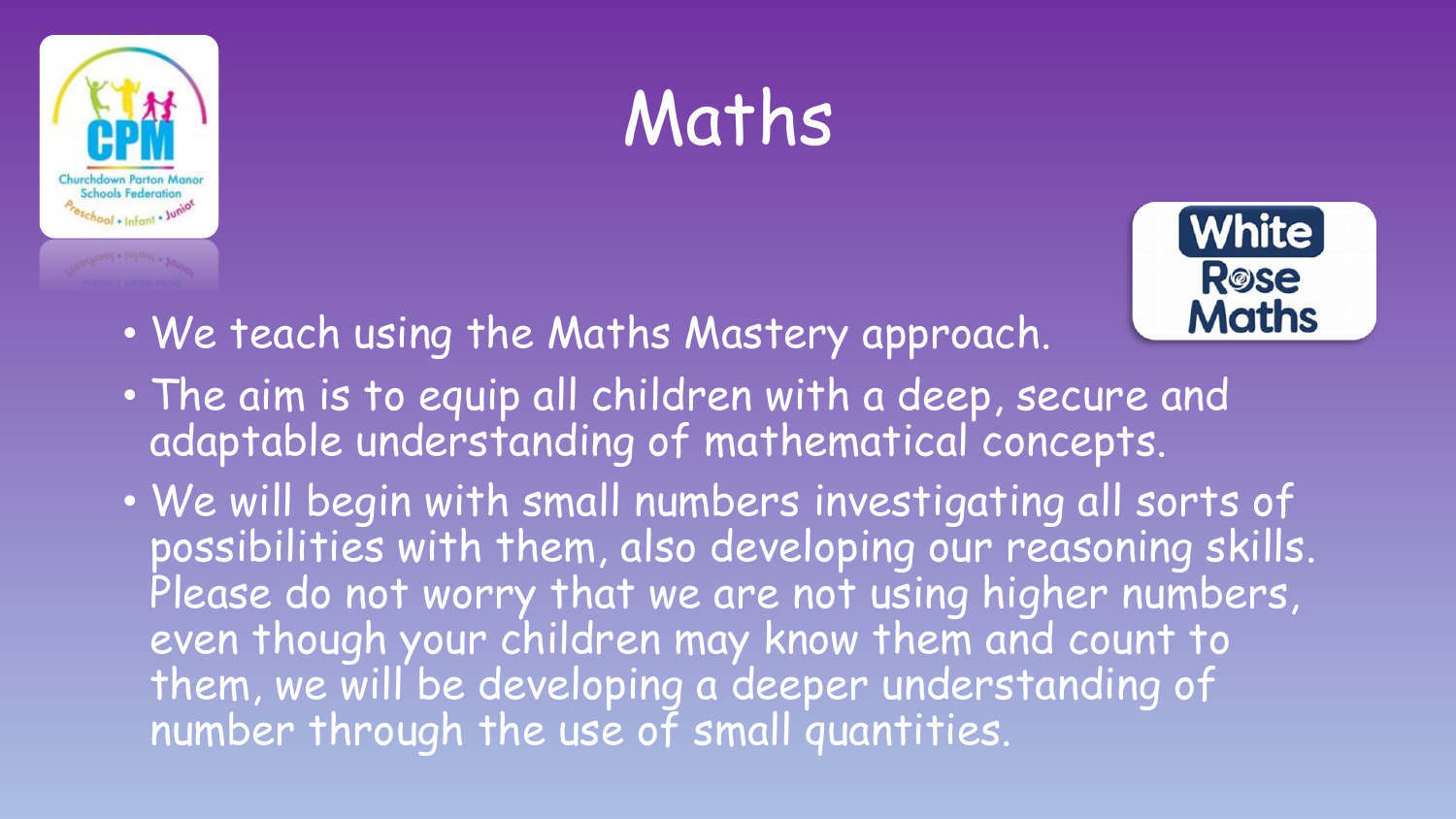

### Homework



• We will ask you to support us in our teaching of Phonics and reading primarily. When we start learning our sounds we will let you know via ClassDojo and will provide an activity to support with this.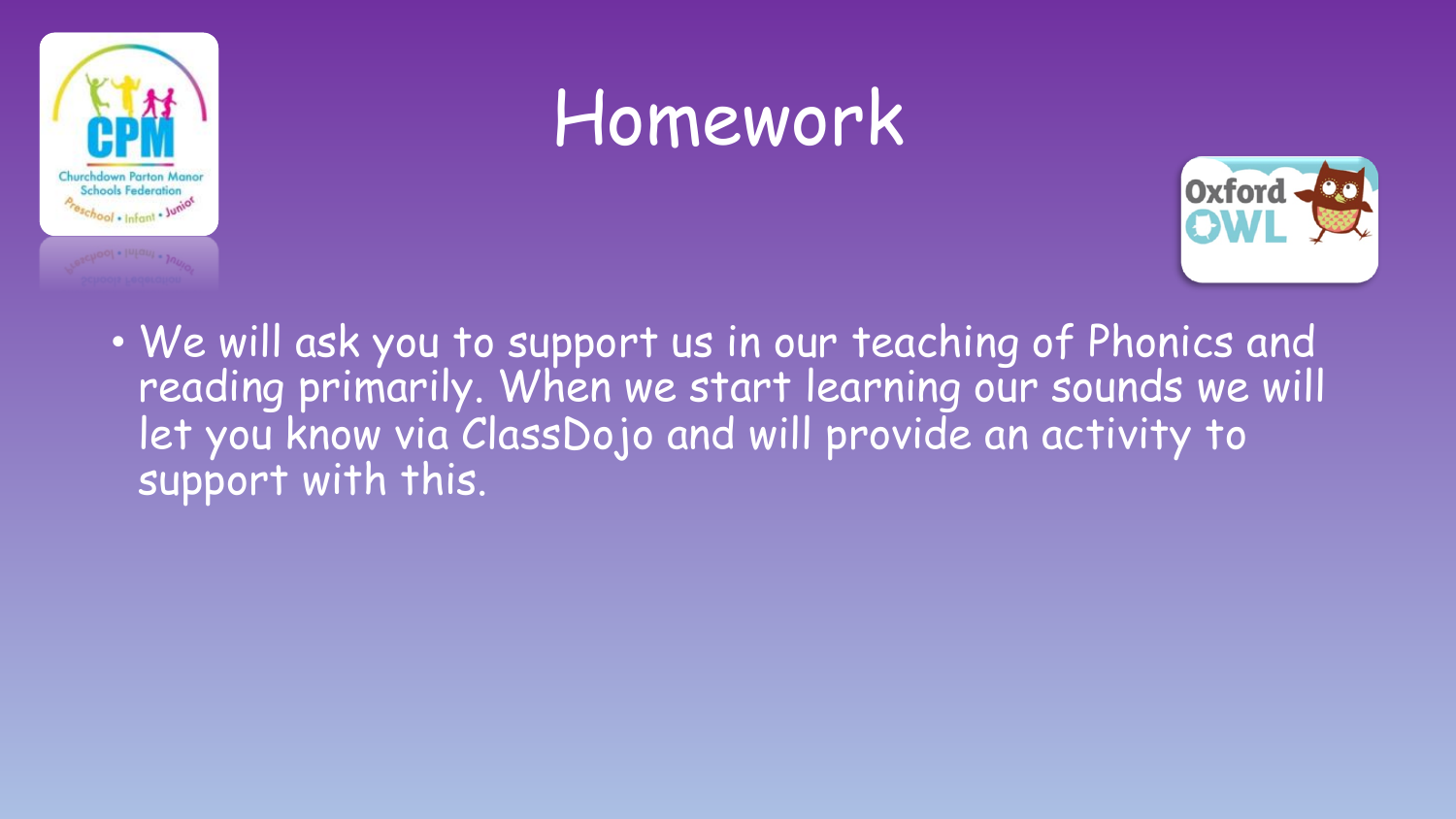

## How you can help

- To share books with your child
- Help them to learn their sounds at home (when we start these)
- When we have set up home reading books, read with your child daily
- Ask them about their day as we are wanting them to develop their communication skills
- Make sure they go to bed early so they are wide awake for school!
- Check Dojo for any updates and we will sometimes ask you to do things at home with your child.
- Send a water bottle in each day (named)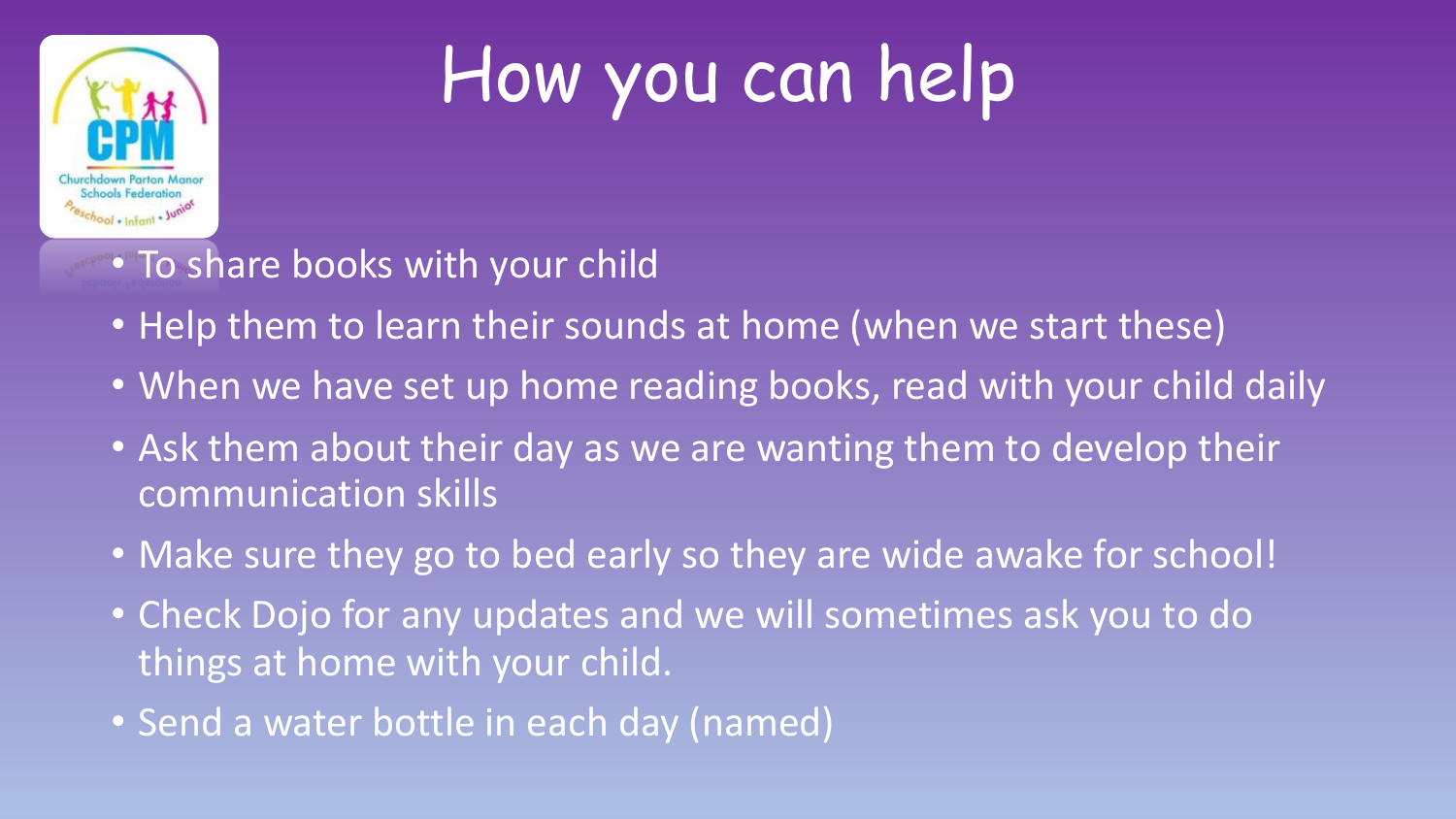



#### •We have PE on Fridays. • Please ensure your child has a PE kit in school on these days. We keep their kits in school and send them home each half term, or earlier

if they need a wash